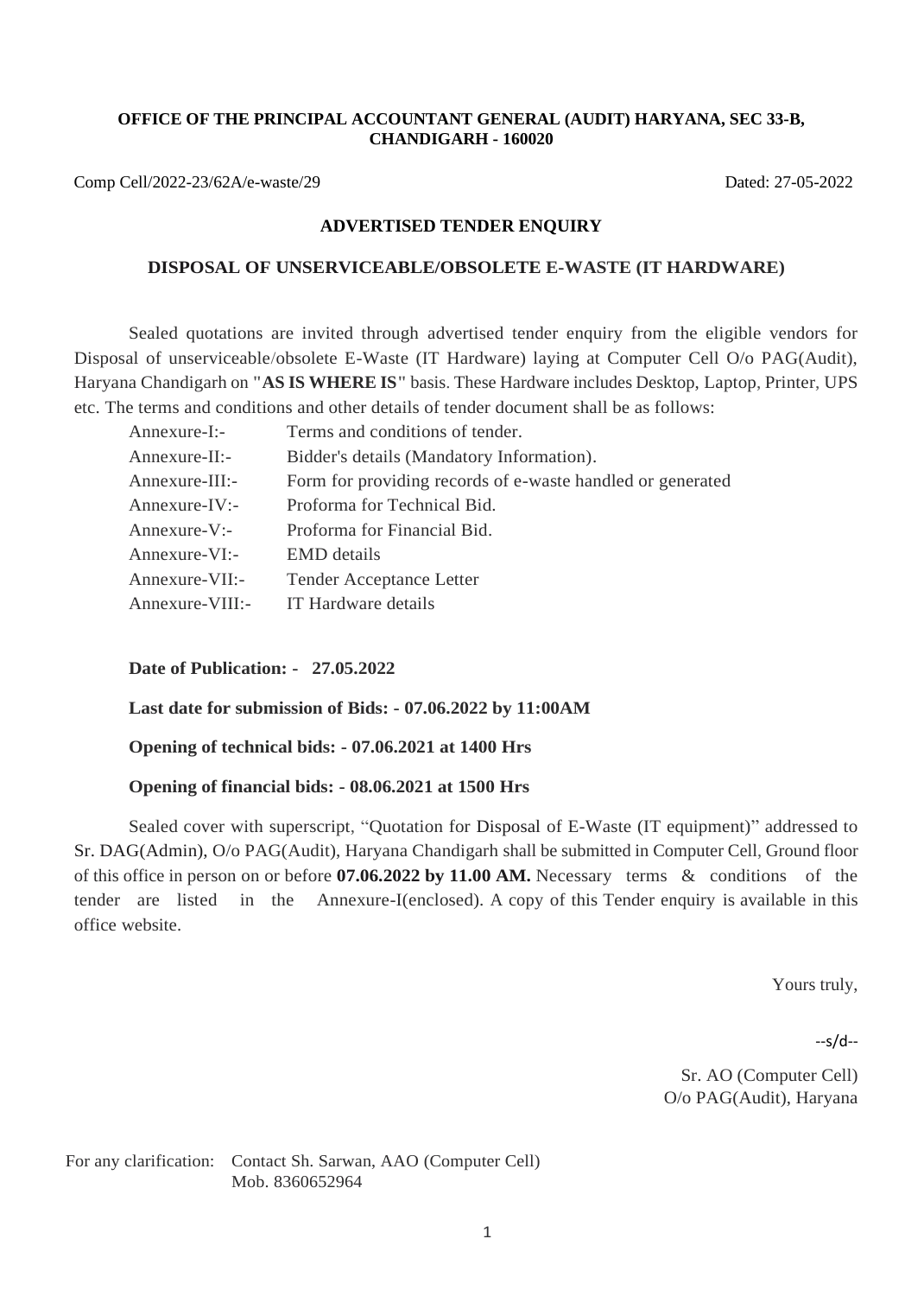# *'Annexure-I'*

# *(Terms & conditions)*

- 1. This office does not bind itself to accept the lowest tender and reserves the right to reject any or all the tenders received without assigning any reason whatsoever. Inadequate or incomplete tenders in any respect or the prescribed conditions are not fulfilled are liable to be rejected. Canvassing in any form by the tenderer/vendor will result in rejection of their tenders.
- 2. Bidders should be registered with SPCB (State Pollution Control Board)/PCC (Pollution control Committee).
- 3. The bidders shall enclose attested copy of Registration Certificate declaring that the firm is Registered Recycler/Reprocessor /Disposal of E-waste. The bids shall remain valid for 60 days after the date of bid opening. If any bidder withdraws his bid before the said period shall without prejudice to any other right or remedy, be at liberty to forfeit the Bid Security absolutely.
- 4. Bidders interested should physically inspect the stores between 10 am to 4 pm on any working day up to 06.06.2022 with the permission of undersigned and submit their quotations giving their bid amount both in figures and words on their letter head with signature of authorized person with name and in sealed cover to Computer Cell, Ground floor of this office in person on or before **07.06.2022 by 11.00 AM.**
- 5. The tenderer/firm must be registered with GST Department for supply/services. Copies of such certification-mentioning registration number etc. shall be furnished alongwith quotation.
- 6. Copies of the IT returns, for the last three financial years shall be furnished.
- 7. The tenderer/firm must submit the copies of PAN Number etc.
- 8. An "Earnest Money Deposit (EMD)" to the tune of Rs. 10,000/- (Rupees Ten Thousand only) in the form of crossed Demand Draft drawn in favour of "PAO, O/o Principal Accountant General (A&E), Punjab & UT, Chandigarh" shall be submitted.
- 9. This bid will be processed on an "As is where is Basis ". The contractor shall indemnify this office against any liability for compensation due to injury to his own workmen/engineer or to other persons inside the office premises while executing the contract and for any damage to the property.
- 10. This office reserves the right to reject any tender /all tenders in full or part thereof without assigning any reasons.
- 11. Tender fee is NIL here.

# 12. **Minimum Reserve Price for the bid will be Rs. 37,000/-.**

13. The successful bidder will be required to deposit the total bid/quoted amount in Lump Sum by means of Demand Draft/Pay Order/Banker's Cheque in favour of "PAO, O/o Principal Accountant General (A&E), Punjab & UT, Chandigarh" within 05 working days from the date of award of contract and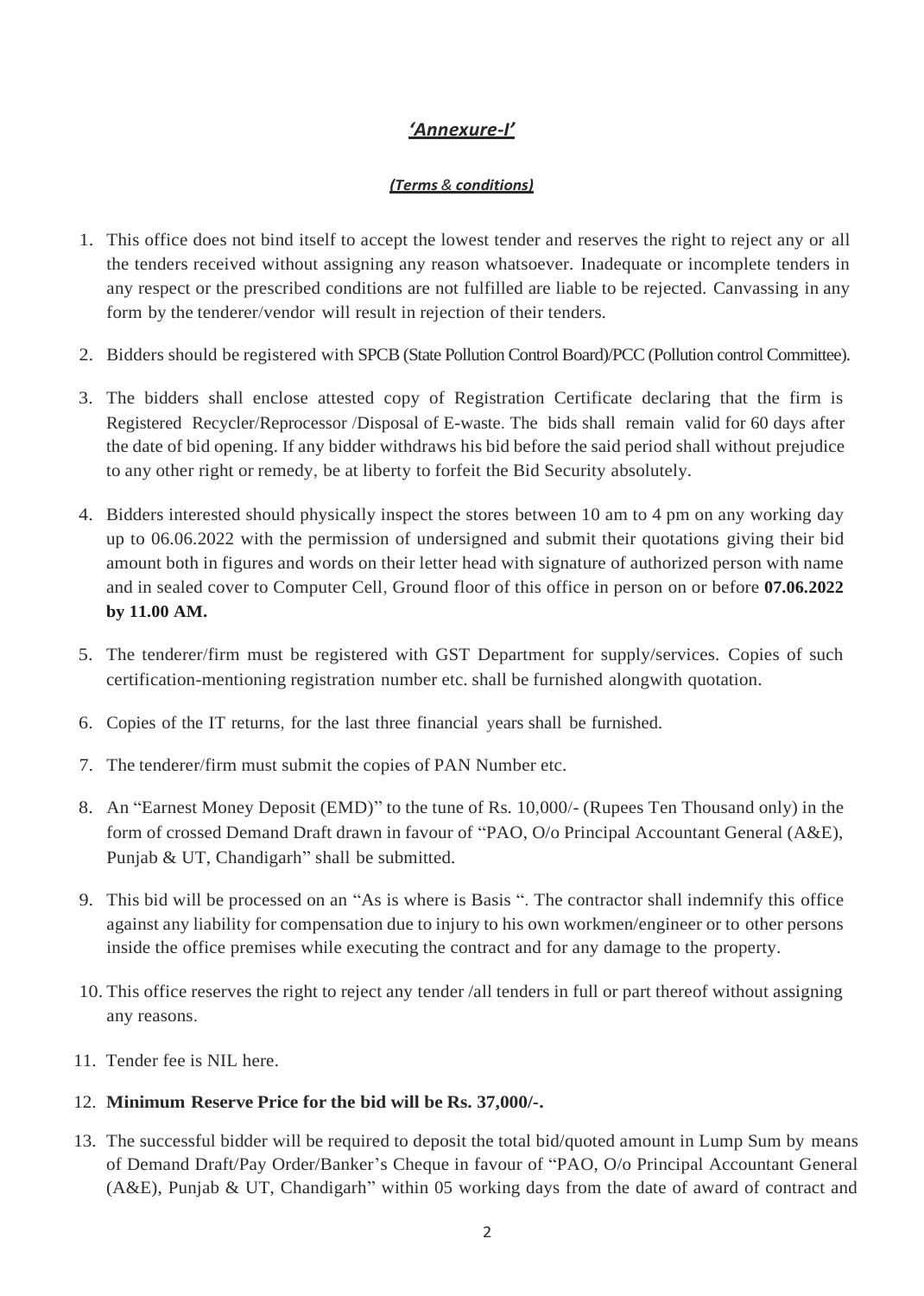the items will be lifted within 5 days of the receipt of confirmed work order by the firm. Failure to do so shall result in forfeiting of EMD. The EMD of the successful bidder and the unsuccessful bidders will only be released after submission of quoted amount in the prescribed form by the successful bidder. If the successful bidder fails to deposit the quoted amount within stipulated date, the EMD of the H I firm will be forfeited. The lifting of materials will be made by contractor on any working day as specified between 10AM to 4PM. The contractor will have to inform at least two working days in advance of the intended date of lifting of the materials. The contractor will be required to bring his own vehicle for lifting the materials and will employ his own labor, bags, and other items as required for packing and lifting of the materials. No assistance will be rendered in this regard by this office. The contractor will be responsible for cleaning the area from where the obsolete materials are lifted. The lifting of the obsolete materials will be allowed from the designated places only and after issuance of necessary security/gate pass.

- 14. Vendor should ensure that all e-waste is disposed/reused as per latest government guidelines. Vendor should submit disclaimer related to this with their proposal.
- 15. Each page of the Tender documents must be stamped and signed by the person or persons submitting the Tender in token of his/their having acquainted himself/themselves and accepted the entire tender documents including various conditions of contract. Any Bid with any of the Documents not so signed is liable to be rejected at the discretion of the Client. NO PAGE SHOULD BE REMOVED/DETACHED FROM THIS BIDDING DOCUMENT.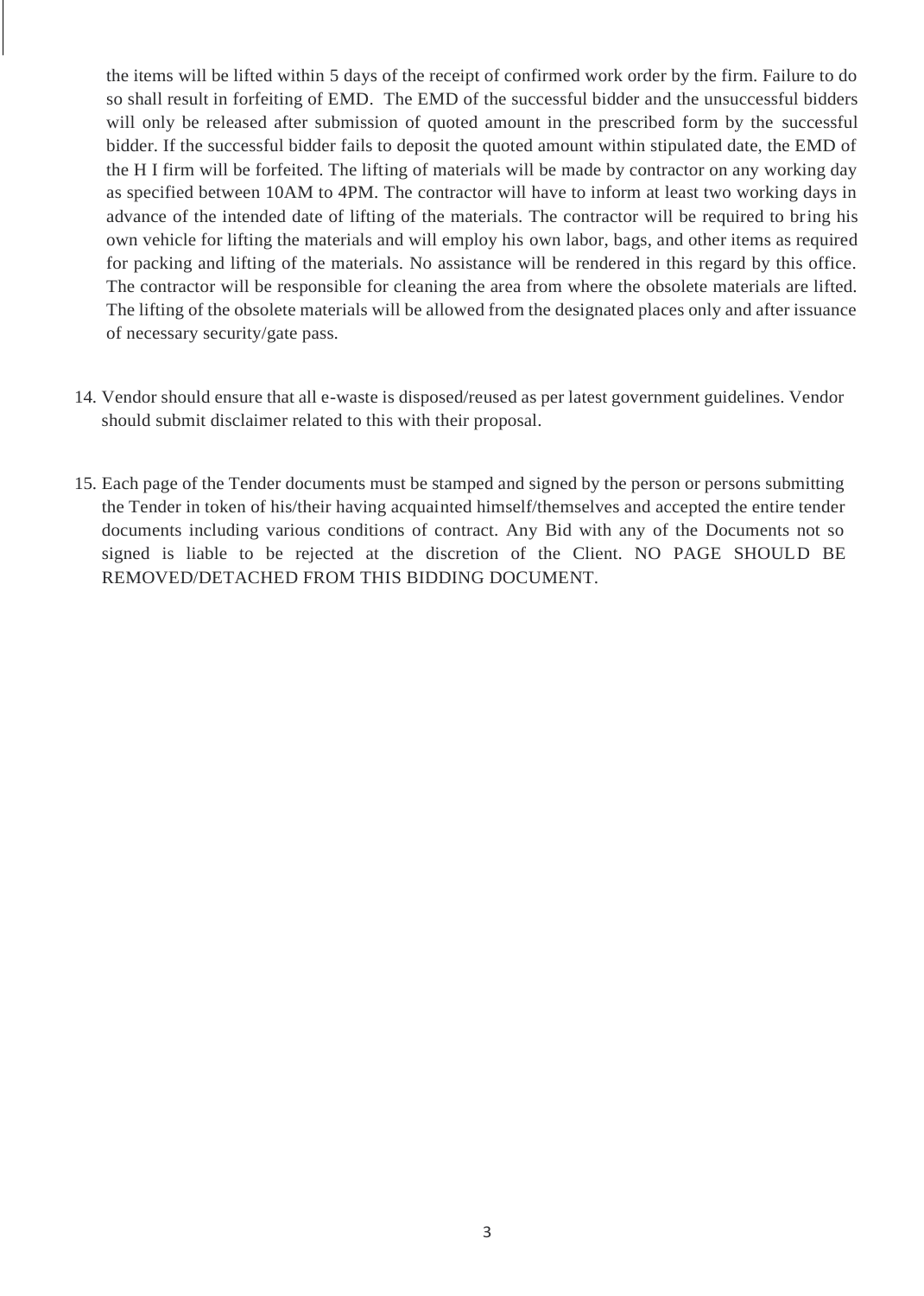# **Annexure-(II)**

# **Contractor's details (Mandatory Information)**

## **Not Filling up the Mandatory Information and non-submission of document will attract cancellation of bid.**

Supporting documents be annexed with the application Form (Application found deficient in any respectare liable to be rejected without further correspondence)

| S.<br>No. | Description                                                     | Information                |
|-----------|-----------------------------------------------------------------|----------------------------|
| 1.        | Name of the Applicant/Firm                                      |                            |
| 2.        | Date of Incorporation                                           |                            |
| 3.        | Nationality                                                     |                            |
| 4.        | Address (attach separate paper for<br>address of other offices) | Regd. Office               |
|           |                                                                 | Head Office                |
| 5.        | Telephone Numbers                                               | Landline/Mobile No.        |
|           |                                                                 | Fax No.                    |
|           |                                                                 | E-mail ID                  |
| 6.        | Other Details (enclose copies)                                  | <b>PAN</b>                 |
|           |                                                                 | VAT Registration No.       |
| 7.        | Whether Registered with SPCB/PCC                                |                            |
|           | (Attach                                                         |                            |
|           | <b>Supporting Documents)</b>                                    |                            |
| 8.        | Copy of at least one Previous year Annual                       |                            |
|           | return (form 3) filed to State Pollution                        |                            |
|           | <b>Control Board</b>                                            |                            |
| 9.        | Detail of Bank Account                                          | Account No.                |
|           |                                                                 | Type of Account            |
|           |                                                                 | <b>IFSC</b>                |
|           |                                                                 | Name of the Bank           |
|           |                                                                 | Address of the Bank        |
| 10.       | <b>Earnest Money Deposit</b>                                    | Amount in Rs. 10,000/-     |
|           |                                                                 | (Rupees Ten                |
|           |                                                                 | Thousand only)             |
|           |                                                                 | DD No.                     |
|           |                                                                 | Date of issue              |
|           |                                                                 | Name of issuing bank       |
|           |                                                                 | Address of issuing<br>bank |
| 11.       | Price of the bid                                                |                            |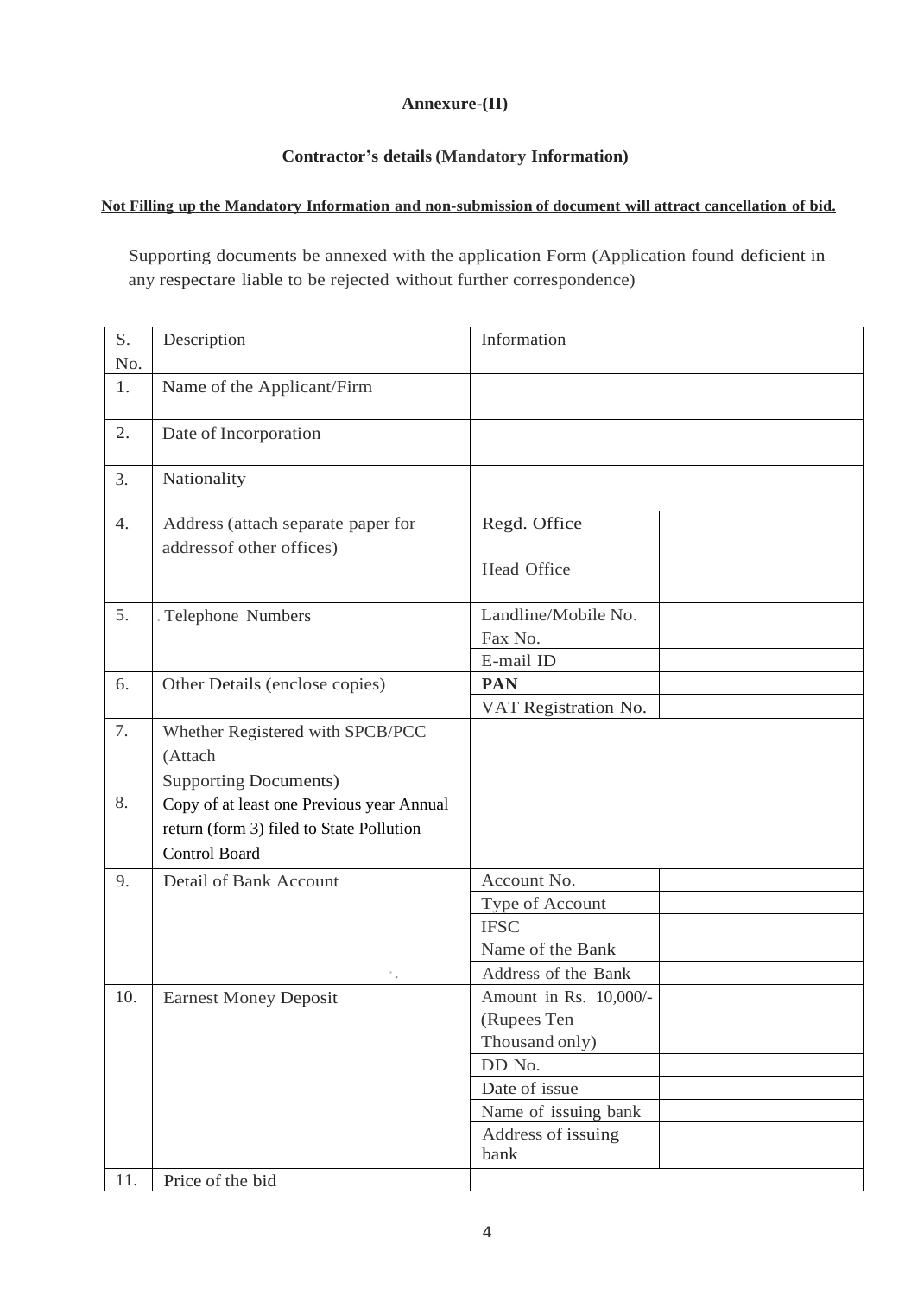| 12. | Total quoted amount in Rs. (in words)    |                            |  |
|-----|------------------------------------------|----------------------------|--|
| 13. | Authorized signatory Detail              | Name                       |  |
|     |                                          | Designation                |  |
|     |                                          | Email                      |  |
|     |                                          | <b>Mobile Number</b>       |  |
|     |                                          | <b>Office Phone Number</b> |  |
| 14. | Details of Contact other than Authorized | Name                       |  |
|     | Signatory                                | Designation                |  |
|     |                                          | Email                      |  |
|     |                                          | <b>Mobile Number</b>       |  |
|     |                                          | <b>Office Phone Number</b> |  |

**Signature of the bidder with seal & date**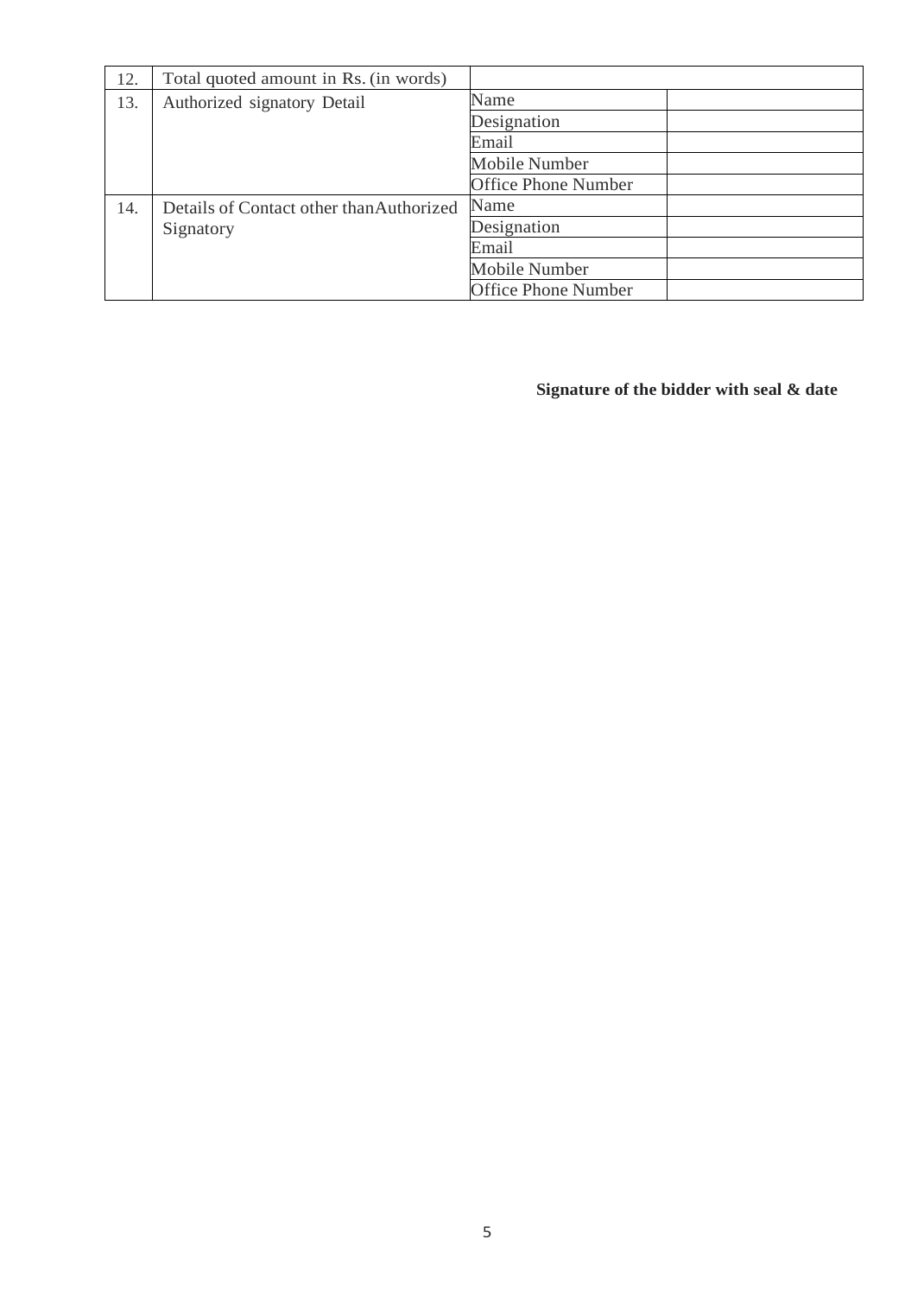### **Annexure (III)**

### **FORM FOR PROVIDING RECORDS OF E-WASTE HANDLED OR GENERATED**

## **Generated Quantity in Metric Tonnes (MT) per year**

| I.  | Name & Address Producer or Manufacturer or Refurbisher    |                  |                  |
|-----|-----------------------------------------------------------|------------------|------------------|
|     | or Dismantler or Recycler or Bulk Consumer*               |                  |                  |
| 2.  | Date of issue of Extended Producer Responsibility         |                  |                  |
|     | Authorization*/Authorization*                             |                  |                  |
| 3.  | Validity of Extended Producer Responsibility              |                  |                  |
|     | Authorization*/Authorization*                             |                  |                  |
| 4.  | Types & Quantity of e-waste handled or generated**        | Category         | Quantity         |
|     |                                                           |                  | Item Description |
| 5.  | Types & Quantity of e-waste stored                        | Category         | Quantity         |
|     |                                                           |                  | Item Description |
| 6.  | Types & Quantity of e-waste sent to collection center     | Category         | Quantity         |
|     | authorized by producer/dismantler/recycler/refurbisher or |                  | Item Description |
|     | authorized dismantler/recycler or refurbisher**           |                  |                  |
| 7.  | Types & Quantity of e-waste transported*                  | Category         | Quantity         |
|     | Name, address and contact details of the destination      |                  |                  |
| 8.  | Types & Quantity of e-waste refurbished*                  | Category         | Quantity         |
|     |                                                           |                  | Item Description |
|     | Name, address and contact details of the destination of   |                  |                  |
|     | refurbished materials                                     |                  |                  |
| 9.  | Types & Quantity of e-waste dismantled*                   | Category         | Quantity         |
|     |                                                           |                  | Item Description |
|     | Name, address and contact details of the destination      |                  |                  |
| 10. | Types & Quantity of e-waste recycled*                     | Category         | Quantity         |
|     | Types & Quantity of materials recovered                   | Item Description |                  |
|     |                                                           | Quantity         |                  |
|     | Name, address and contact details of the destination      |                  |                  |
| 11. | Types & Quantity of e-waste sent to recyclers by          | Category         | Quantity         |
|     | dismantlers                                               |                  |                  |
|     | Name, address and contact details of the destination      |                  |                  |
| 12. | Types & Quantity of other waste sent to respective        | Category         | Quantity         |
|     | recyclers by dism antlers/recycle rs of e-waste           |                  | Item Description |
| 13. | Types & Quantity of e-waste treated & disposed            | Category         | Quantity         |
|     |                                                           |                  | Item Description |
|     | Name, address and contact details of the destination      |                  |                  |

#### Note:-

- (1) \*Strike off whichever is not applicable
- (2) Provide any other information as stipulated in the conditions to the authorizer
- (3) \*\* For producers this information hasto be provided state-wise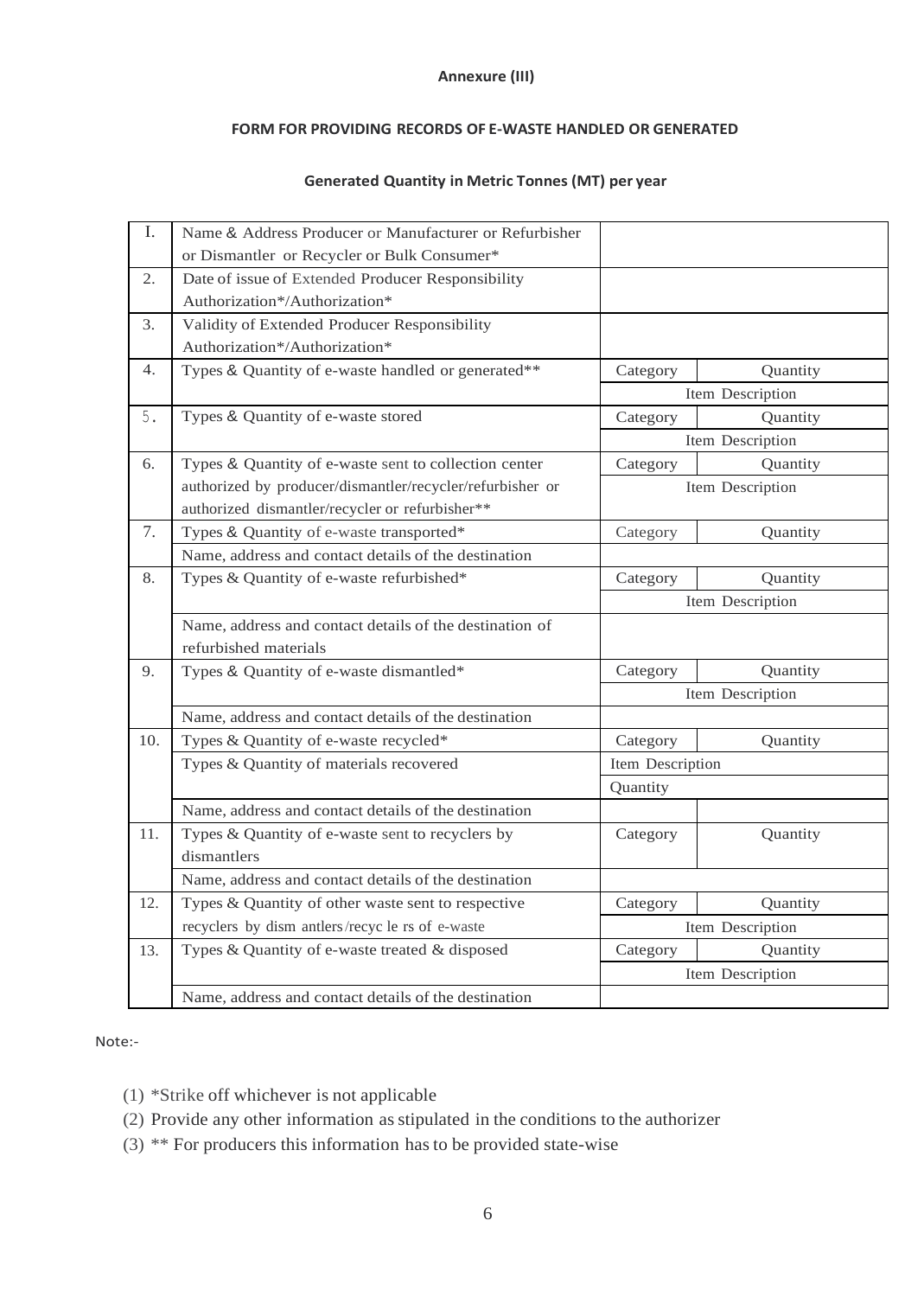# **Annexure-IV**

# **A. Technical Bid**

- 1. The following documents are to be furnished by the bidder along with Bid Security/EMD amount as per the tender documents:
- 2. Bidder must provide a copy of the following in the name of the bidding company:
- a) PAN Card .
- b) Good and Service Tax Registration
- 3. Signed and scanned copy of Tender Acceptance letter in the Annexure VII "Tender Acceptance Letter".
- 4. Other conditions for submission of bids
- a) Bidder shall adhere to the Critical Date Sheet mentioned in the Advertised Tender Enquiry. No bidsshall be accepted post the deadline as mentioned in the critical date sheet.
- b) This office will not be responsible for any delay on the part of the vendor in obtaining the terms and conditions of the tender notice or submission of the offline bids.
- c) The bids submitted by fax/email etc. sha11 not be considered. No correspondence will be entertained on this matter.
- d) Conditional tenders shall not be accepted on any ground and shall be rejected straightway. If any clarification is required, the same should be obtained before submission of the bids.
- e) In case, the day of bid submission is declared Holiday by Government of India, the next working day will be treated as day for submission of bids. There will be no change in the timings.
- f) At any time prior to the last date for receipt of bids, This office, may for any reason, whether at its own initiative or in response to a clarification requested by a prospective vendor, modify the Tender Document by an amendment. The amendment will be notified on official website and should be taken into consideration by the prospective agencies while preparing their bids.
- g) In order to give prospective agencies reasonable time to take the amendment into account in preparing their bids, this office may, at its discretion, extend the last date for the receipt of bids. No bid may be withdrawn in the interval between the last date for receipt of bids and the expiry of the bid validity period specified in the tender. Withdrawal of a bid during this interval may result in forfeiture of Vendor's EMD.
- h) The agencies will bear all costs associated with the preparation and submission of their bids. This office will, in no case, be responsible or liable for those costs, regardless of the outcome of the tendering process.
- i) Printed terms and conditions of the vendors will not be considered as forming part of their bid. In case terms and conditions of the tender document are not acceptable to any vendor, they should clearly specify the deviations in their bids.
- j) Bids not submitted as the specified format and nomenclature may be out rightly rejected.
- k) Ambiguous/Incomplete /Illegible bids may be out rightly rejected.
- I) Submission of the Bid will be deemed to have been done after careful study and examination of all instructions, terms and required specifications in the tender document with full understanding of its implications. Bids not complying with all the clauses in this tender document are liable to be rejected. Failure to furnish all information required in the tender document or submission of a bid not substantially responsive to the tender document in all respect will be at the vendor's risk and may result in the rejection of the bid.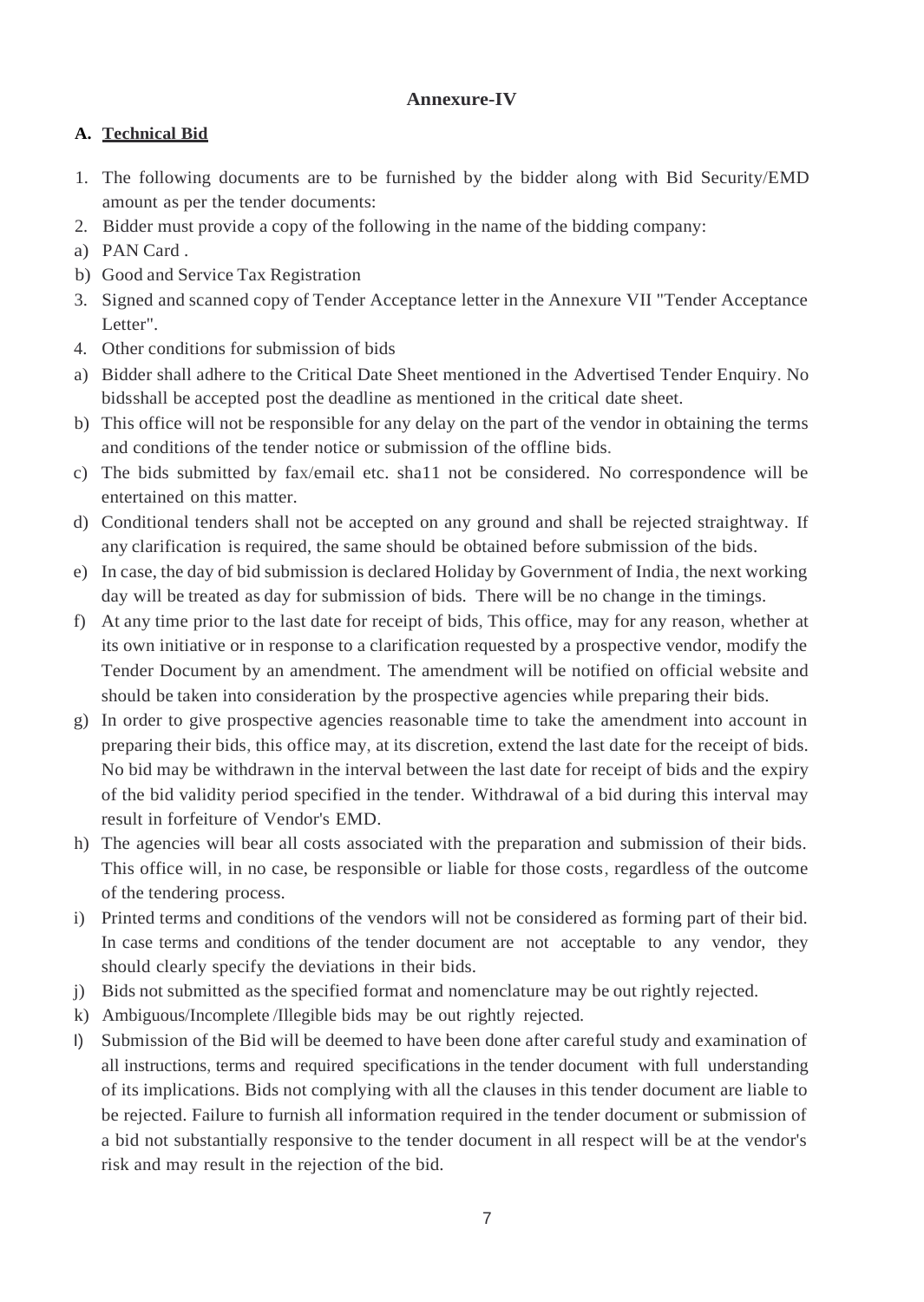# **B. FINANCIAL BID**

## **Annexure V**

## **Detailed Financial Bid**

Note:

- It is necessary that the bidder submits financial bid in table below
- Financial bids shall be opened only for that receipt of Bid Security/EMD amount is verified.
- Prices should be quoted in Indian Rupees.
- The cost is inclusive of all taxes, levies etc.
- Taxes indicated in the financial bid will be charged as per the prevailing rate.

Table-Detailed Financial Bid

(In rupees)

| S.No. | Particular                       | <b>Total Amount</b> |
|-------|----------------------------------|---------------------|
| 1.    | <b>E-Waste Computer hardware</b> | In figures:         |
|       | items (Unserviceable, obsolete   |                     |
|       | beyond<br>economic<br>and        | In words:           |
|       | repairable) at O/o PAG(Audit),   |                     |
|       | Haryana Chandigarh.              |                     |
|       |                                  |                     |
|       |                                  |                     |
|       |                                  |                     |
|       |                                  |                     |
|       |                                  |                     |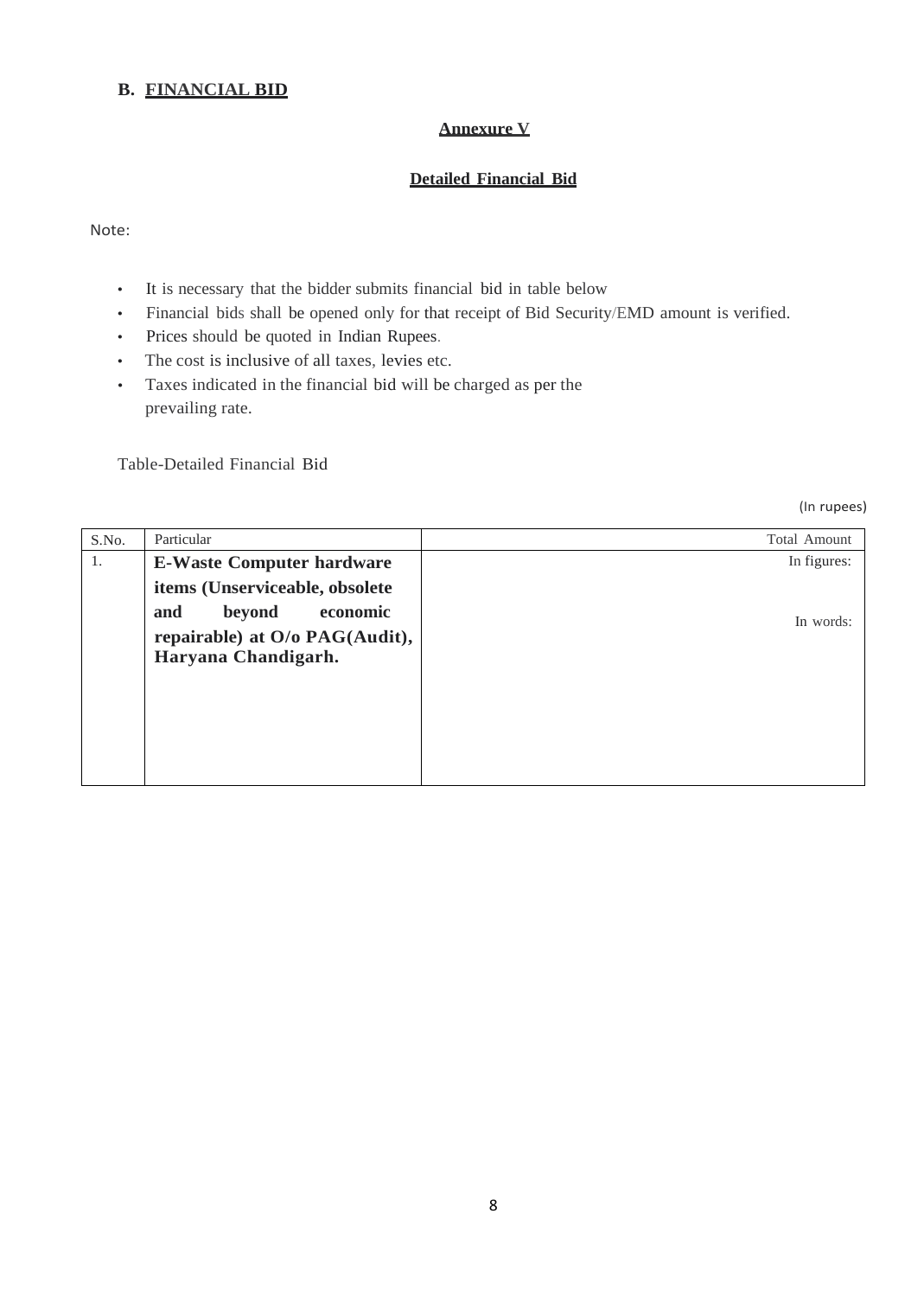# **Annexure VI**

# **EMD**

| $\Gamma$<br>⋼. | Particular | Amount            | Demand Draft No. | Date | Bank | <b>Branch</b> |
|----------------|------------|-------------------|------------------|------|------|---------------|
| No.            |            | (in Rs.)          |                  |      |      |               |
| . .            | <b>EMD</b> | $10,000/-$<br>Rs. |                  |      |      |               |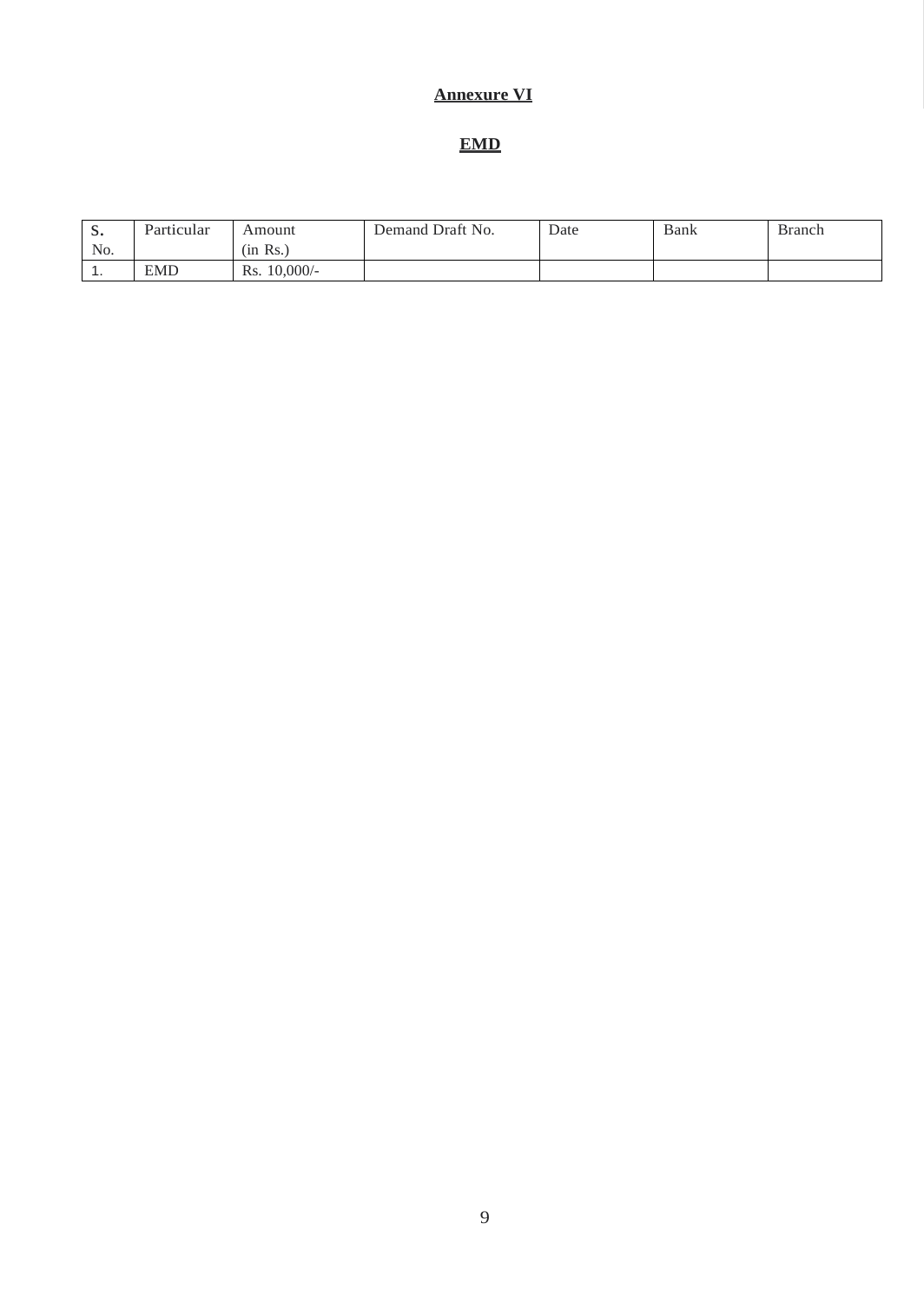#### **ANNEXURE VII: TENDER ACCEPTANCE LETTER**

(**To be given on Company Letter Head)**

#### **To,**

**The Sr. Deputy Accountant General (Administration), O/o Principal Accountant General (AUDIT) Haryana, Plot no 4-5, Sector-33 B, Chandigarh-160020.**

- **Subject: Acceptance of Terms & Conditions of Tender having Reference No. Comp Cell/2022- 23/62A/e-waste/29.**
- **Tender: E-Waste Computer hardware items (Unserviceable, obsolete and beyond economic repairable) at O/o Principal Accountant General (AUDIT) Haryana, Plot no 4-5, Sector-33 B, Chandigarh-160020.**

#### Sir/Madam,

- 1. I/We hereby certify that I/we have read the entire terms and conditions of the tender documents including all documents like annexure(s), etc. and I/we shall abide hereby by the terms/conditions/clauses contained therein.
- 2. The corrigendum(s) issued from time to time by your department/organization too have also been taken into consideration, while submitting this acceptance letter.
- 3. I/We hereby unconditionally accept the tender conditions of above-mentioned tender document(s)/corrigendum(s) in its totality/entirely.
- 4. I/We do hereby declare that our Firm has not been blacklisted/debarred by any Government Department/Public Sector Undertaking.
- 5. I/We certify that all information furnished by our Firm is true & correct and in the event that the information is found to be incorrect/untrue or found violated, then your department/organization shall without giving any notice or reason therefore or summarily reject the bid or terminate the contract, without prejudice to any other rights or remedy including the forfeiture of the full said earnest money deposit absolutely.

Yours faithfully,

(Signature of the bidder, with official seal)